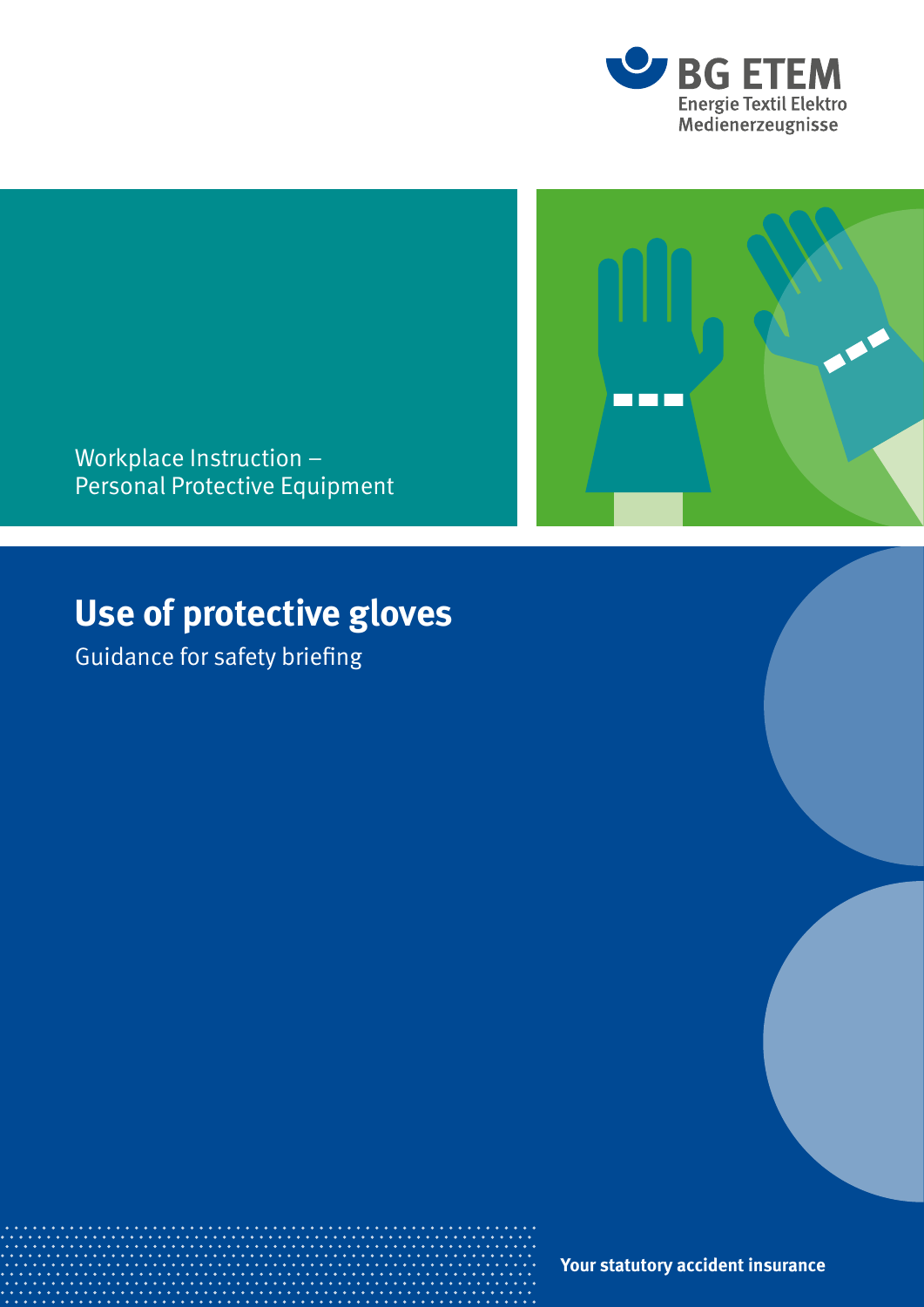# **Correct use of protective gloves means safety**

### **Facts**

Skin diseases account for one third of all occupational diseases. Many chemical substances damage or destroy the uppermost skin layer. Solvents affect the fatty tissue, alkaline solutions and acids affect the deeper

skin layers. Damaged skin barriers let allergens, dirt particles, germs and fungal spores penetrate. This can lead to skin diseases – sometimes even years after exposure.

## **Selection of adequate protective gloves with safe material/fabrics**

Many chemical products damage the skin. Therefore you should always wear protective gloves when working with chemical substances. For works with chemicals leather gloves



### **Chemical protective gloves of nitrile rubber**

• provide safety for cleaning works with chemical substances.



**Fabric gloves coated on one side**  • can be used for mechanical works, operations with dry dirt and dusts.

or partly coated fabric gloves are unsuitable. Employees should wear suitable safe chemical protective gloves of nitrile rubber.

#### **Thin cotton gloves**

• are suitable for works with little mechanical strain.

#### **Protective gloves of leather and fabric**

• protect the hands when transport works are performed.

### **Tip**

The online portal for hand and skin protection of the BG ETEM offers userfriendly and comprehensive decision-making support in the selection of suitable

- Protective gloves
- Skin protection agents
- Skin cleansing products
- Skin care products

#### **www.basisbgetem.de**



**Documentation of work areas and the adequate, suitable protective gloves! (nitrile, fabric, coated fabric)**

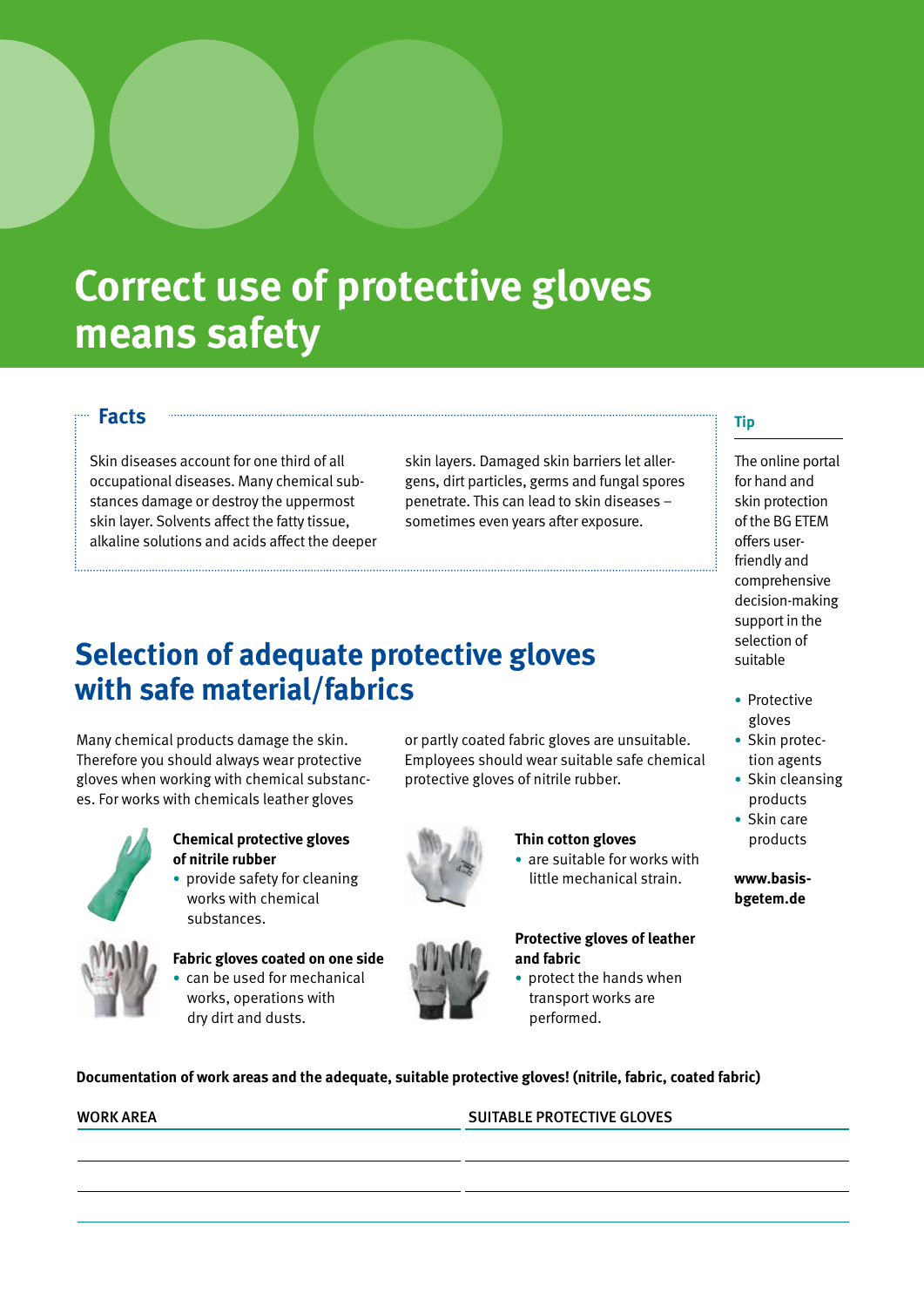

## **Safe handling of chemicals**

Tools, operating and machine units should not be touched by gloves that are contaminated with chemicals because the chemical substance you wanted to protect against is distributed over the machine- and unit surface. Each contact without protective gloves leads to contact with hazardous substances. Thus, contaminated units shall be cleaned immediately.

Example: Cleaning works with solvents must be performed with protective gloves; if necessary operate switches with the hand on which you don't wear gloves.

## **Protective gloves shall dry out after use**

Protective gloves get wet due to the hands sweating within them. Therefore gloves should be hung out and allowed to completely dry – including each of the fingers.

Protective gloves that have become hard and brittle or have holes and rips are not safe and can no longer protect. Harmful substances could penetrate the skin, spread and are parThis stops the germs and bacteria that can cause skin damage from multiplying.



**Form a collecting groove** When working with raised arms, the chemical substances may run down your arms and harm the skin. You can prevent this turning the gauntlet of the glove so it collects the substance (collecting grooves).

## **Replace damaged protective gloves!** ticularly harmful. Therefore daily visual checks are necessary and damaged gloves shall be exchanged. Good hygiene practices dictate that gloves should be replaced in good time.